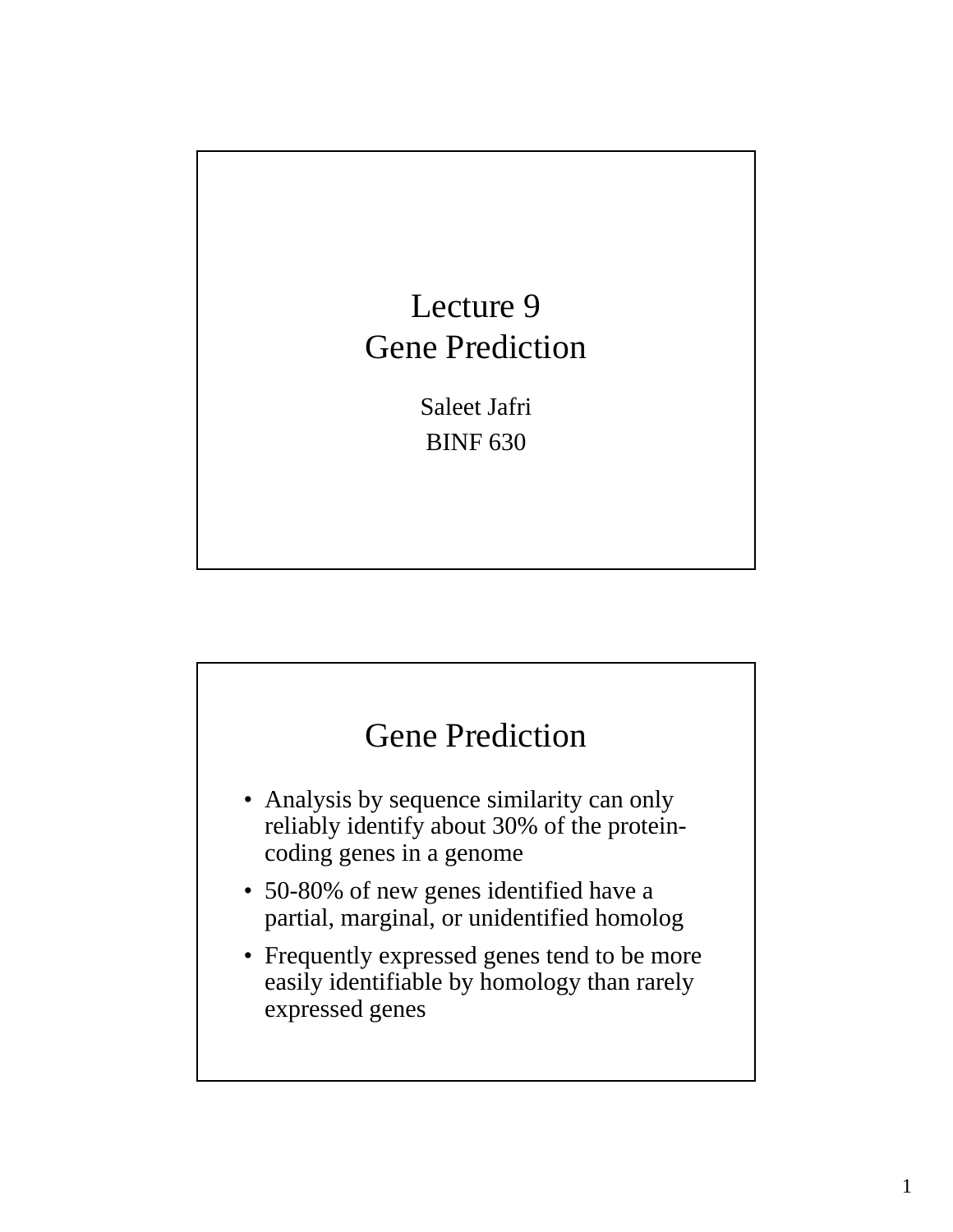# Gene Finding

- Process of identifying potential coding regions in an uncharacterized region of the genome
- Still a subject of active research
- There are many different gene finding software packages and no one program is capable of finding everything

# Genes aren't the only thing we're looking for

•Biologically significant sites include:

•Splice sites

•Protein binding sites (promotors, histones, etc.)

•DNA 3D structure features

•etc.

In a lot of cases, we don't even know what constitutes one of these sites, so all we can do is look for repeating patterns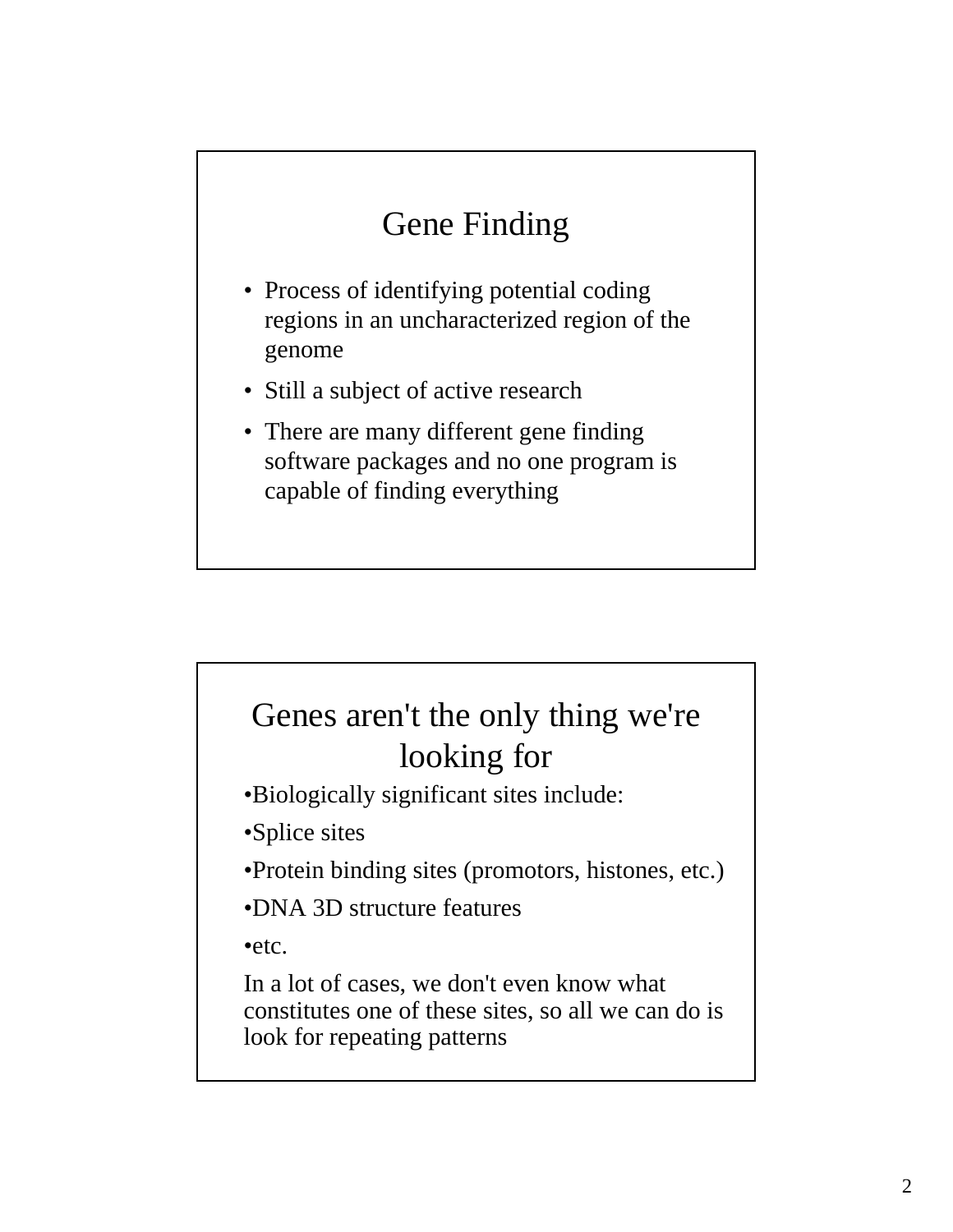

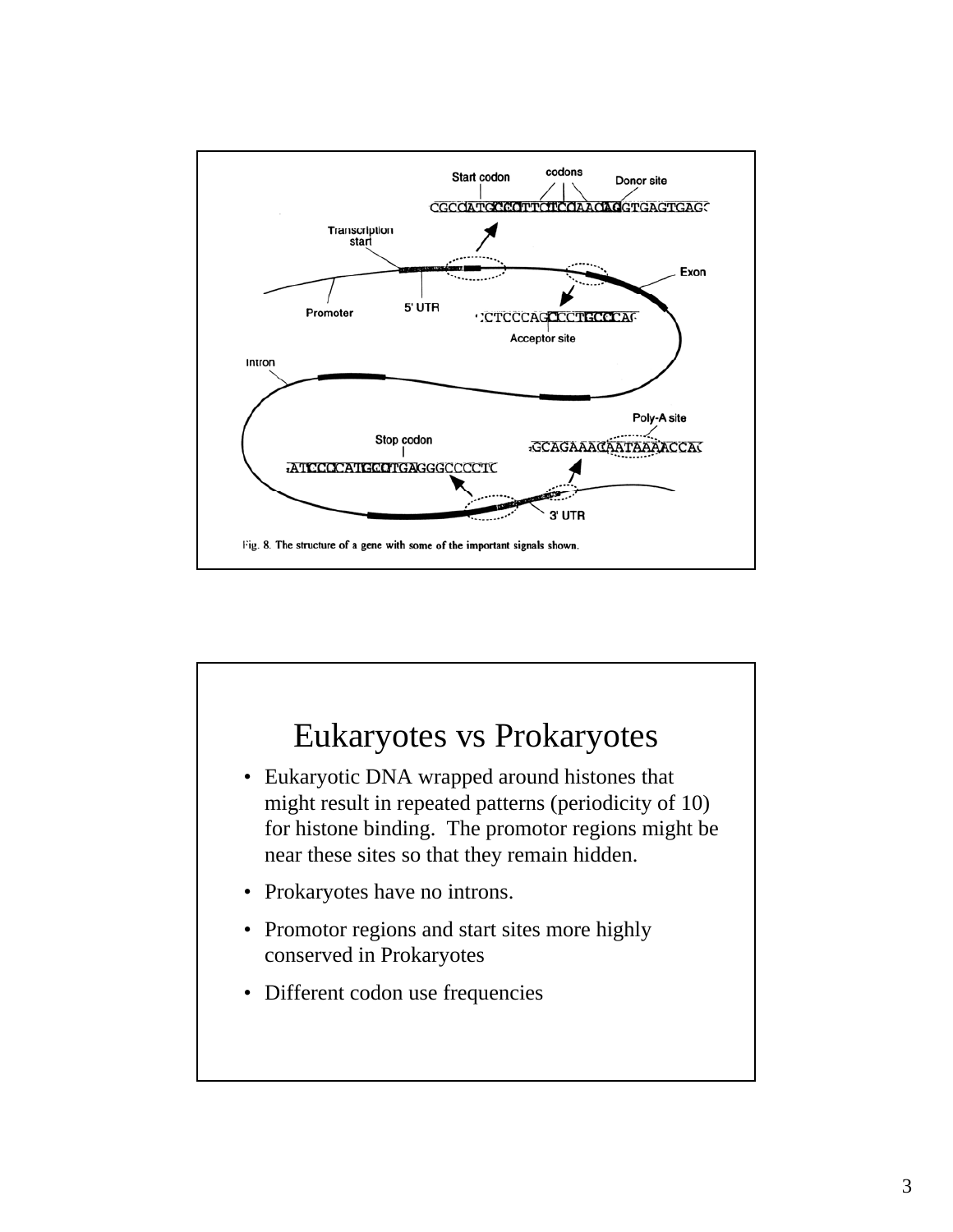

- Codon usage patterns vary by species
- Functional regions (promoters, splice sites, translation initiation sites, termination signals) vary by species
- Common repeat sequences are speciesspecific
- Gene finding programs rely on this information to identify coding regions

|     |                                                                                                                                                                                                                                                                                                                                                       |                         | The genetic code<br><b>Table of Standard Genetic Code</b>                                               |                  |
|-----|-------------------------------------------------------------------------------------------------------------------------------------------------------------------------------------------------------------------------------------------------------------------------------------------------------------------------------------------------------|-------------------------|---------------------------------------------------------------------------------------------------------|------------------|
|     |                                                                                                                                                                                                                                                                                                                                                       |                         |                                                                                                         |                  |
|     | $TTT$ Phe $(F)$<br>'A Leu (L)                                                                                                                                                                                                                                                                                                                         | TCC "<br>TCA "<br>TCG " | $TCT$ Ser $(S)$ $TAT$ Tyr $(Y)$ $TGT$ Cys $(C)$<br><b>TAC</b><br>TAA Ter TGA Ter<br>TAG Ter TGG Trp (W) | TGC              |
|     | $\begin{array}{ c c c c c }\hline \text{CTI} \text{Leu (L)} & \text{CCTPro (P)} & \text{CAT His (H)} & \text{CGT Arg (R)}\hline \end{array}$                                                                                                                                                                                                          | iccc "<br>:CCG "        | CAC "<br>CCA"  CAAGln(Q)  CGA"<br>CAG "                                                                 | icgc "<br>icgg " |
| ١A. | ATT Ile (I).<br>ATA "<br>ATG Met (M) ACG "                                                                                                                                                                                                                                                                                                            | ACC "<br>ACA "          | ACT Thr (T) AAT Asn (N) AGT Ser (S)<br>AAC"<br> AAA Lys (K)  AGA Arg (R)<br>AAG "                       | AGC''<br>AGG "   |
|     | $\begin{array}{l l l} \multicolumn{1}{l }{{\text{GTT U al (V)}}} & \multicolumn{1}{l}{\text{GCT Ala (A)}} & \multicolumn{1}{l}{\text{GAT Asp (D)}} & \multicolumn{1}{l}{\text{GGT Gly (G)}} \\ \multicolumn{1}{l}{\text{GTC "}} & \multicolumn{1}{l}{\text{GCC "}} & \multicolumn{1}{l}{\text{GAC "}} & \multicolumn{1}{l}{\text{GGC "}} \end{array}$ |                         | GAAGlu(E) GGA"<br>GAG                                                                                   | GGG              |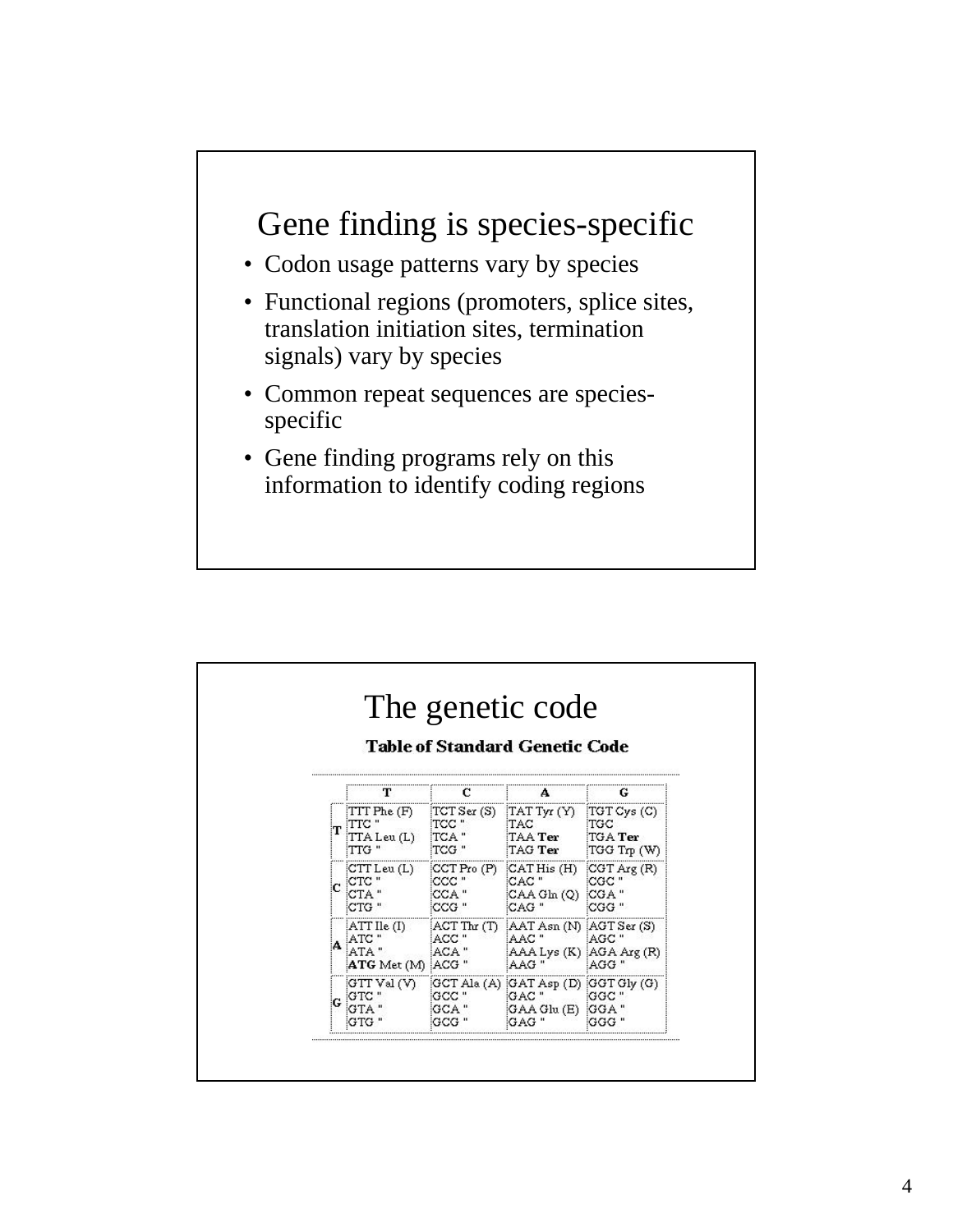| Codon usage                                                     |                            |                                                                            |                            |  |                                                     | Felis catus [ghmam]: 145 CDS's (55511 codons)<br>fields: [triplet] [frequency: per thousand] ([number]) |                   |                                                  |                                                           |                                |                                                        |                               |                                                                                  |                                 |     |                                                      |                               |
|-----------------------------------------------------------------|----------------------------|----------------------------------------------------------------------------|----------------------------|--|-----------------------------------------------------|---------------------------------------------------------------------------------------------------------|-------------------|--------------------------------------------------|-----------------------------------------------------------|--------------------------------|--------------------------------------------------------|-------------------------------|----------------------------------------------------------------------------------|---------------------------------|-----|------------------------------------------------------|-------------------------------|
|                                                                 |                            |                                                                            |                            |  |                                                     |                                                                                                         |                   |                                                  |                                                           |                                |                                                        |                               |                                                                                  |                                 |     |                                                      |                               |
|                                                                 |                            |                                                                            |                            |  |                                                     |                                                                                                         |                   |                                                  | UUU 17.40<br>UUC 27.20<br>UUA 5.7(<br>UUG 12.4 (          | 968)<br>1510)<br>317)<br>689)  | UCU $14.1($<br>UCC 19.30<br>UCA<br>8.5(<br>5.2(<br>UCG | 780)<br>1069)<br>473)<br>286) | UAU 12.3(<br>UAC 21.5(<br>0.80<br>UAA<br>0.50<br>UAG                             | 683)<br>1191)<br>44)<br>26)     |     | $UGU$ 9.9 $($<br>UGC 13.4(<br>UGA 1.70<br>UGG $16.5$ | 552)<br>742)<br>97)<br>916)   |
|                                                                 |                            |                                                                            |                            |  |                                                     |                                                                                                         |                   |                                                  | $CUV$ 11.4 $($<br>$CUC$ 22.7 $($<br>CUA 7.10<br>CUG 45.90 | 631)<br>1262)<br>395)<br>2546) | $ccU$ 13.3 $($<br>ccc 20.7(<br>CCA 12.3(<br>$CCG$ 7.7( | 741)<br>1149)<br>681)<br>430) | 8.4(<br>CAU<br>CAC 15.0(<br>CAA 10.6(<br>CAG 29.0(                               | 464)<br>832)<br>591)<br>1612)   | CGC | $CGU$ 3.4 (<br>9.9(<br>$CGA$ 5.2(<br>CGG 10.1(       | 186)<br>552)<br>291)<br>562)  |
|                                                                 |                            |                                                                            |                            |  |                                                     |                                                                                                         |                   |                                                  | AUU 14.3(<br>AUC 27.5(<br>7.8(<br>AUA<br>AUG 22.3(        | 796)<br>1527)<br>433)<br>1236) | ACU 11.7(<br>ACC 24.7(<br>ACA 13.3(<br>ACG 8.80        | 652)<br>1371)<br>736)<br>491) | AAU 15.4(<br>AAC 26.0(<br>AAA 20.5(<br>AAG 30.8(                                 | 856)<br>1443)<br>1138)<br>1712) |     | AGU 9.70<br>AGC 18.5(<br>AGA 10.4(<br>AGG 11.6(      | 541)<br>1025)<br>577)<br>646) |
| Fasciola hepatica [çhinv]: 26 CDS's (5918 codons)               |                            |                                                                            |                            |  |                                                     |                                                                                                         |                   |                                                  | 9.8(<br>GUU<br>GUC 19.8(<br>6.3(<br>GUA<br>GUG 33.8(      | 543)<br>1097)<br>350)<br>1876) | GCU 16.70<br>00030.00<br>GCA 12.80<br>GCG<br>8.8(      | 927)<br>1668)<br>712)<br>490) | GAU 17.7(<br>GAC 28.2(<br>GAA 23.5(<br>GAG 35.30                                 | 981)<br>1568)<br>1304)<br>1957) |     | $GGU$ 9.2(<br>GGC 23.0(<br>GGA 15.9(<br>GGG 16.50    | 510)<br>1279)<br>884)<br>917) |
| fields: [triplet] [frequency: per thousand] ([number])          |                            |                                                                            |                            |  |                                                     |                                                                                                         |                   |                                                  |                                                           |                                |                                                        |                               | Coding GC 53.20% 1 st letter GC 54.02% 2nd letter GC 41.31% 3rd letter GC 64.27% |                                 |     |                                                      |                               |
| UUU 13.0(<br>UUC 25.2(<br>UUG 24.70                             | 77)<br>149)<br>35)<br>146) | UCU $14.4($<br>UCC<br>9.8(<br>UCA 12.00<br><b>UCG</b><br>6.80              | 85)<br>58)<br>71)<br>40)   |  | UAU 28.4 (<br>UAC 25.5(<br>UAA 1.4(<br>$UBG = 1.00$ | 168)<br>151)<br>8)<br>6)                                                                                | <b>UGC</b><br>UGA | UGU $11.5$<br>6.40<br>2.0(<br>$UGG$ 16.9 $($     | 68)<br>38)<br>12)<br>100)                                 |                                |                                                        |                               |                                                                                  |                                 |     |                                                      |                               |
| 7.3(<br><b>CUU</b><br>CUC 12.5(<br>$CUA$ 6.6(<br>$CUG$ 15.9 $($ | 43)<br>74)<br>39)<br>94)   | 5.9(<br>ccu<br>5.7 <sup>2</sup><br>CCC<br>$CCA$ 11.3 $($<br>$CCG$ 10.6 $($ | 35)<br>34)<br>67)<br>63)   |  | CAU 13.0(<br>CAC 11.3(<br>CAA 19.9(<br>CAG 16.20    | 77)<br>67)<br>118)<br>96)                                                                               | CGC.<br>CGG       | $COU$ 13.9 $($<br>5.6(<br>CGA 12.3(<br>4.4(      | $\frac{82}{33}$<br>73)<br>26)                             |                                |                                                        |                               |                                                                                  |                                 |     |                                                      |                               |
| AUU 17.2(<br>AUC 16.1(<br>7.60<br>AUA<br>AUG 31.1(              | 102)<br>95)<br>45)<br>184) | ACU 16.1(<br>ACC 11.50<br>ACA 11.00<br>ACG 10.60                           | 95)<br>68)<br>65)<br>63)   |  | AAU 24.7(<br>AAC 21.1(<br>AAA 41.9(<br>AAG 28.9(    | 146)<br>125)<br>248)<br>171)                                                                            | AGC<br>AGA<br>AGG | AGU 11.3(<br>6.8(<br>6.6(<br>5.7(                | 67)<br>40)<br>39)<br>34)                                  |                                |                                                        |                               |                                                                                  |                                 |     |                                                      |                               |
| GUU 15.2(<br>GUC 16.7(<br>GUA 6.90<br>GUG 27.0(                 | 90)<br>99)<br>41)<br>160)  | GCU 25.5(<br>00018.6<br>GCA 15.50<br>GCG 11.00                             | 151)<br>110)<br>92)<br>65) |  | GAU 36.7(<br>GAC 24.7(<br>GAA 38.9(<br>GAG 31.30    | 217)<br>146)<br>230)<br>185)                                                                            | GGG               | $66U$ 33.6 $($<br>GGC 15.90<br>GGA 29.60<br>7.4( | 199)<br>94)<br>175)<br>44)                                |                                |                                                        |                               |                                                                                  |                                 |     |                                                      |                               |

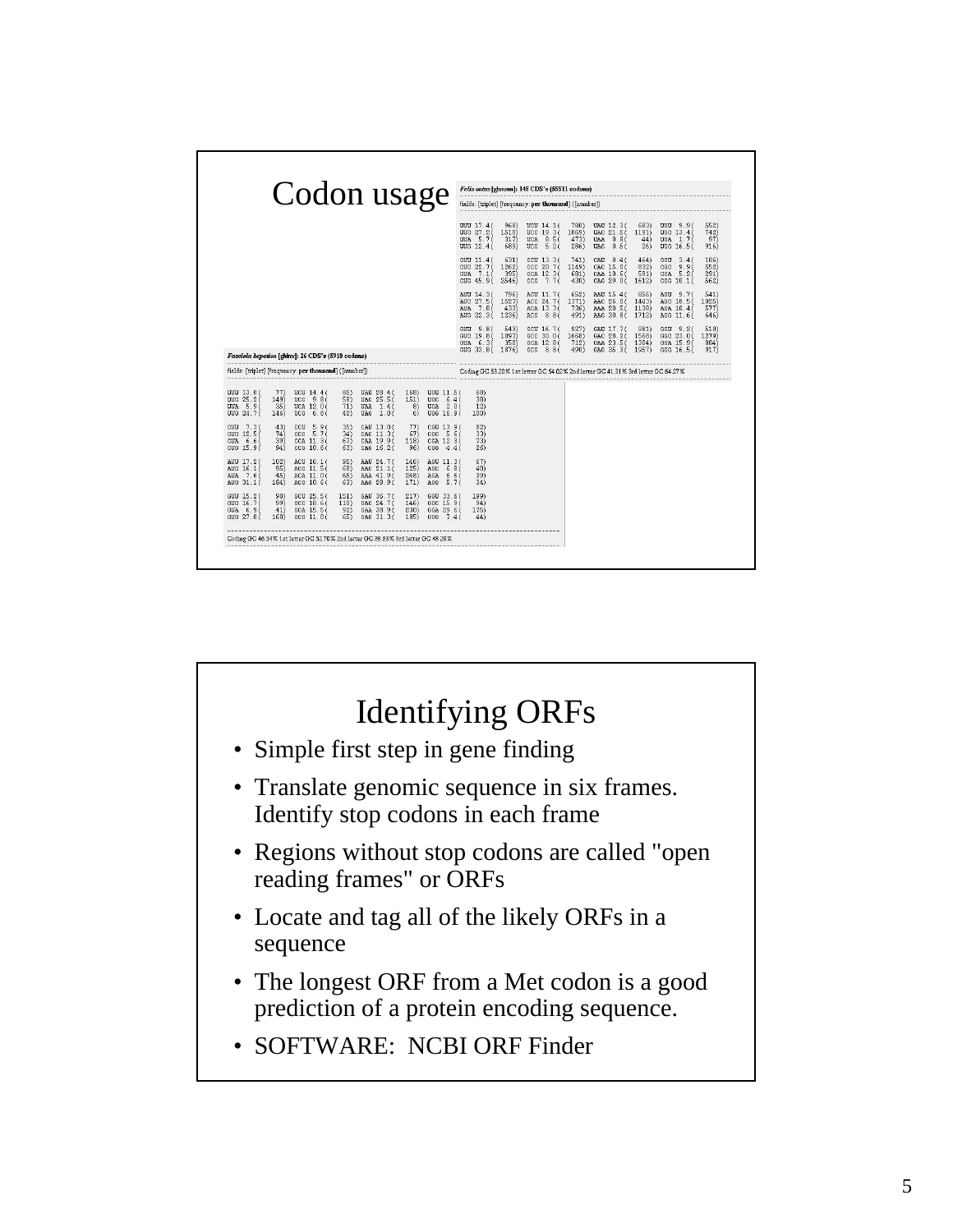| PubMed<br><b>NCBI</b><br>Tools<br>for data mining<br>GenBank<br>sequence submission<br>support and software<br>FTP site<br>download data and<br>software | <b>ORF</b> Finder input<br><b>ORF Finder (Open Reading Frame Finder)</b><br><b>NCBI</b><br>Entrez<br><b>BLAST</b><br>OMIM<br>Taxonomy<br>Structure<br>The ORF Finder (Open Reading Frame Finder) is a graphical analysis tool which finds<br>all open reading frames of a selectable minimum size in a user's sequence or in a<br>sequence already in the database.<br>This tool identifies all open reading frames using the standard or alternative genetic<br>codes. The deduced amino acid sequence can be saved in various formats and<br>searched against the sequence database using the WWW BLAST server. The ORF<br>Finder should be helpful in preparing complete and accurate sequence submissions. It<br>is also packaged with the Sequin sequence submission software.<br>Enter GI or ACCESSION  ]<br>OrfFind<br>Clear<br>or sequence in FASTA format |
|----------------------------------------------------------------------------------------------------------------------------------------------------------|--------------------------------------------------------------------------------------------------------------------------------------------------------------------------------------------------------------------------------------------------------------------------------------------------------------------------------------------------------------------------------------------------------------------------------------------------------------------------------------------------------------------------------------------------------------------------------------------------------------------------------------------------------------------------------------------------------------------------------------------------------------------------------------------------------------------------------------------------------------------|
|                                                                                                                                                          | TO:<br>FROM:<br>Genetic codes<br>1 Standard<br>$\Box$                                                                                                                                                                                                                                                                                                                                                                                                                                                                                                                                                                                                                                                                                                                                                                                                              |

| ORF Finder (Open Reading Frame Finder)<br>NCBI<br>Entrez<br><b>BLAST</b><br><b>OMIM</b><br>Structure<br>Taxonomy<br>Pseudomonas aeruginosa PA01, section 3 of 529 of the complete genome<br>Frame from to<br>Length<br><b>SixFrames</b><br>1 GenBank $\Box$<br>$100$ $\Box$<br>View<br>Redraw<br>$-3$<br>30. 1970<br>1941<br>■7787 9598<br>1812<br>$-1$<br>■4892.6445<br>1554<br>$-1$<br>■7390  8901<br>1512<br>$-2$<br>■7372.8706<br>1335<br>$+1$<br>т<br>■3003.4289<br>1287<br>$+3$<br>■2006  3154<br>$-1$<br>1149<br>■6450  7466<br>1017<br>$-3$<br>■2036.3022<br>987<br>$+2$<br>■6390 . 7316<br>927<br>$+3$<br>■9014  9928<br>915<br>$+2$<br>■1101  1925<br>825<br>$+3$<br>■4539  5303<br>765<br>$-3$<br>■3814  4542<br>729<br>$-2$<br><b>■5373 5993</b><br>621<br>$+3$<br>0rfFind<br>■8992.9528<br>537<br>$+1$<br>2 Fasta nucleotide<br>View<br>ViewAll<br>Redraw<br>■4373.4888<br>516<br>$+2$<br>$-3$ 29687.10094<br>408<br><b>THE MONEY</b><br>11.6.11<br><b>BUTHER IS STATED</b><br>111.81<br>$\top$ $\top$<br>1.1.1.1<br>$-1.1$<br>111<br>1111111111<br><b>THE REPORT OF A PARTIES</b><br>11177<br>11 180 51<br>111111111111<br>лы<br><b>TELEVILLIN</b><br>₩<br>┌──<br>-410 001 1-11 1-1-1<br><b>THE LIFE REAL PROPERTY</b><br>1 <sup>1</sup> | <b>ORF</b> finder results |  |
|--------------------------------------------------------------------------------------------------------------------------------------------------------------------------------------------------------------------------------------------------------------------------------------------------------------------------------------------------------------------------------------------------------------------------------------------------------------------------------------------------------------------------------------------------------------------------------------------------------------------------------------------------------------------------------------------------------------------------------------------------------------------------------------------------------------------------------------------------------------------------------------------------------------------------------------------------------------------------------------------------------------------------------------------------------------------------------------------------------------------------------------------------------------------------------------------------------------------------------------------------------|---------------------------|--|
|                                                                                                                                                                                                                                                                                                                                                                                                                                                                                                                                                                                                                                                                                                                                                                                                                                                                                                                                                                                                                                                                                                                                                                                                                                                        |                           |  |
|                                                                                                                                                                                                                                                                                                                                                                                                                                                                                                                                                                                                                                                                                                                                                                                                                                                                                                                                                                                                                                                                                                                                                                                                                                                        |                           |  |
|                                                                                                                                                                                                                                                                                                                                                                                                                                                                                                                                                                                                                                                                                                                                                                                                                                                                                                                                                                                                                                                                                                                                                                                                                                                        |                           |  |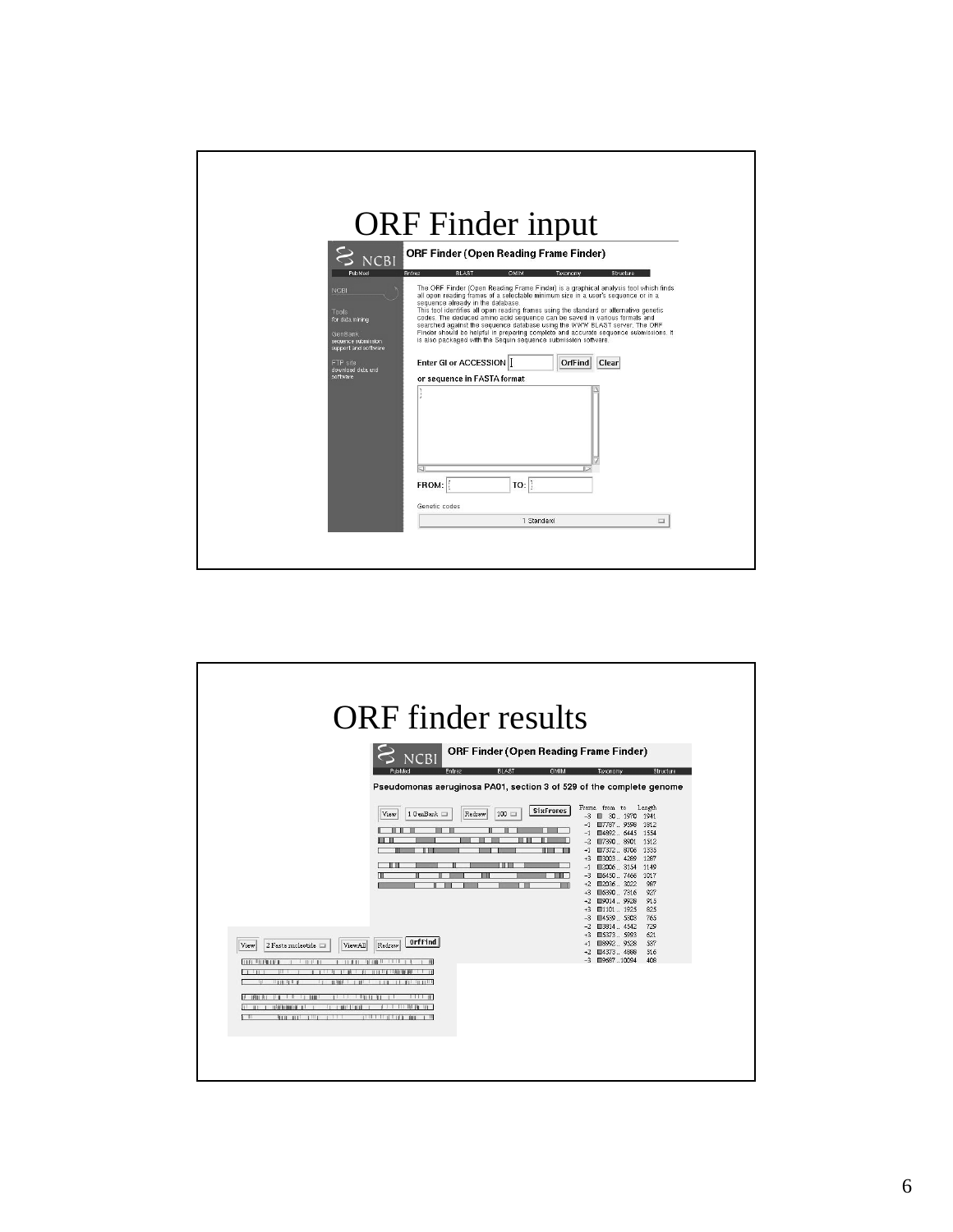#### Tests of the Predicted ORF

- Check if the third base in the codons tends to be the same one more often than by chance alone.
- Are the codons used in the ORF the same as those used in other genes (need codon usage frequency).
- Compare the amino acid sequence for similarity with other know amino acid sequences.

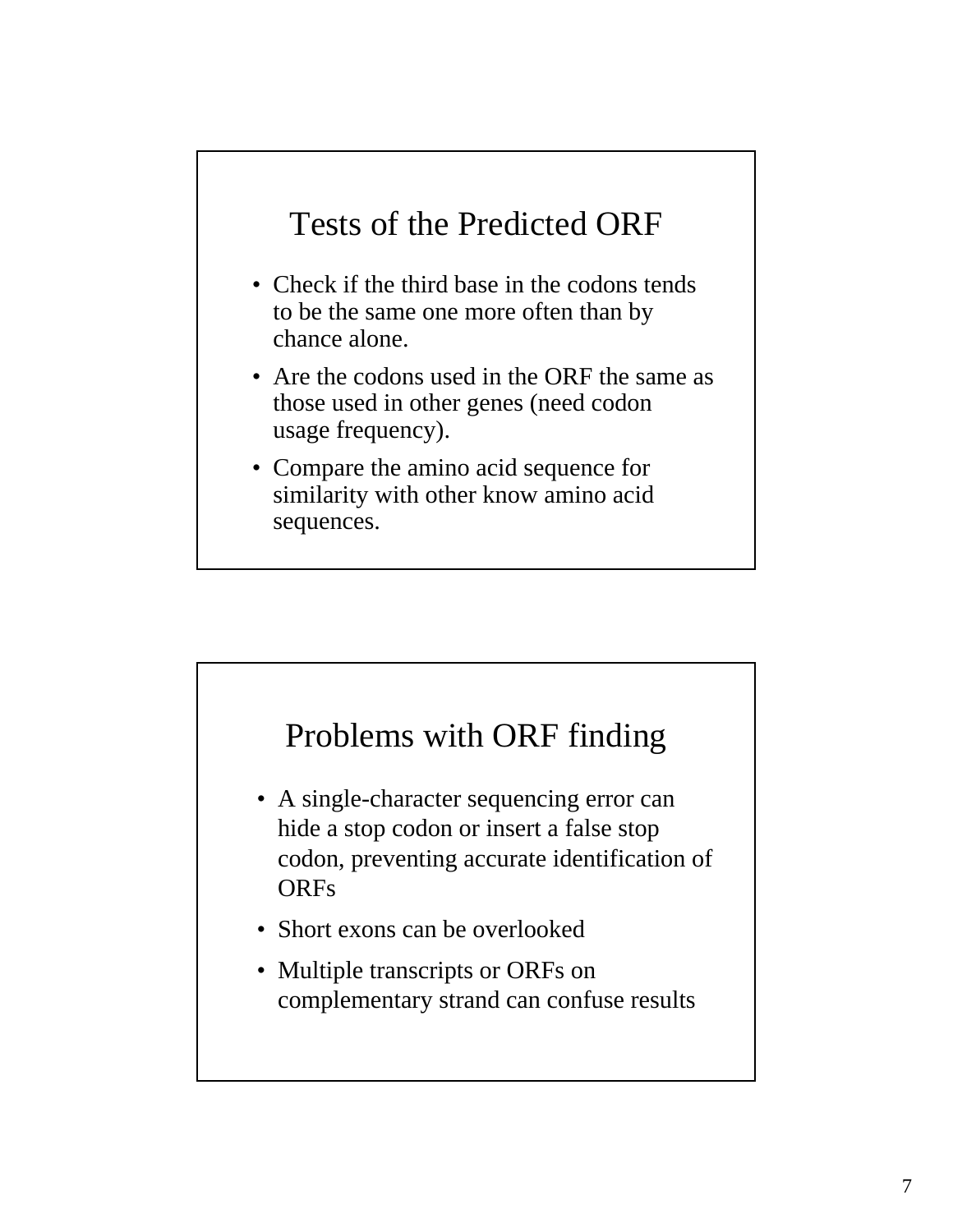#### Pattern-based gene finding

- ORF finding based on start and stop codon frequency is a pattern-based procedure
- Other pattern-based procedures recognize characteristic sequences associated with known features and genes, such as ribosome binding sites, promoter sites, histone binding sites, etc.
- Statistically based.

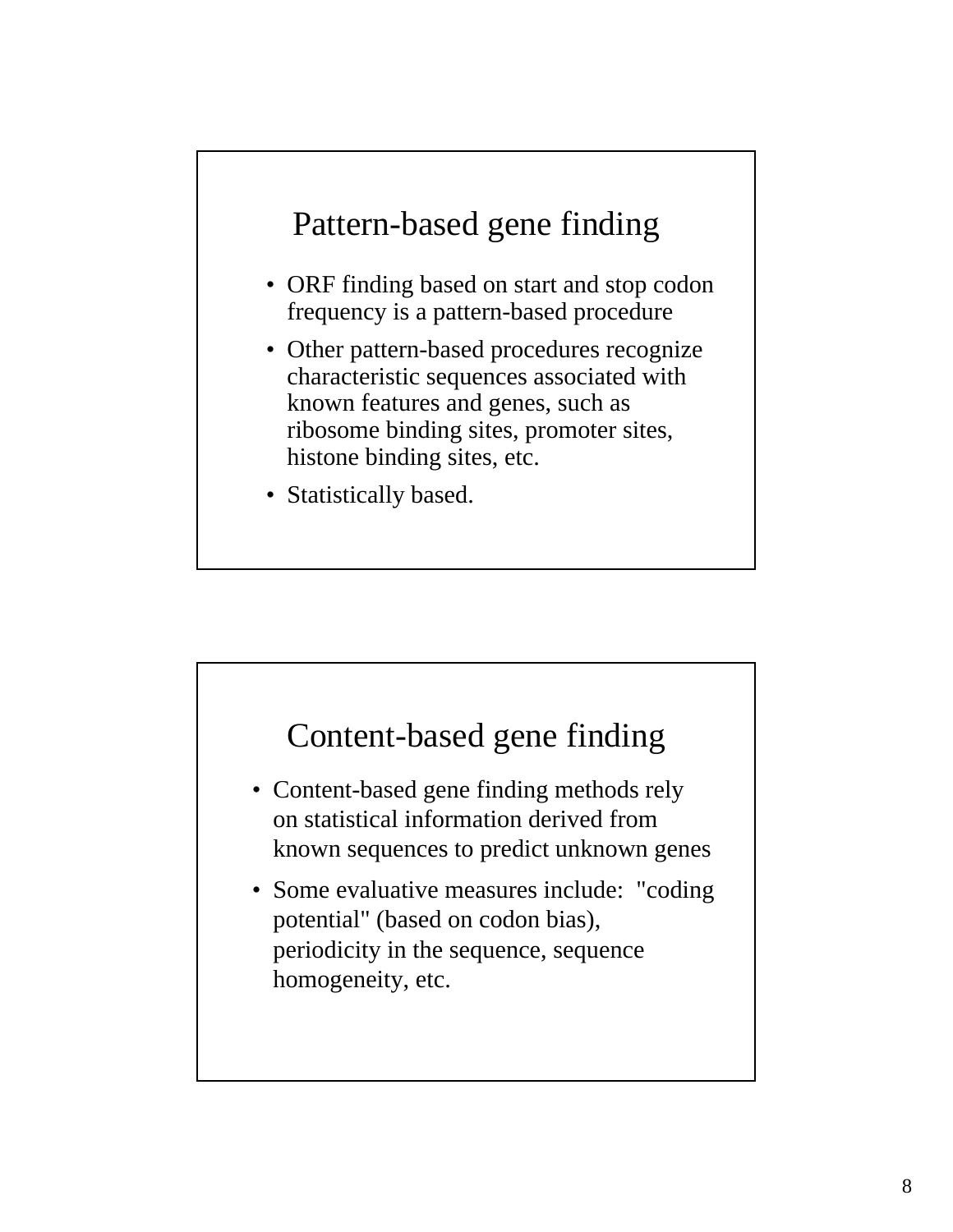# A standard content-based alignment procedure

- Select a window of DNA sequence from the unknown. The window is usually around 100 base pairs long
- Evaluate the window's potential as a gene, based on a variety of factors
- Move the window over by one base
- Repeat procedure until end of sequence is reached; report continuous high-scoring regions as putative genes

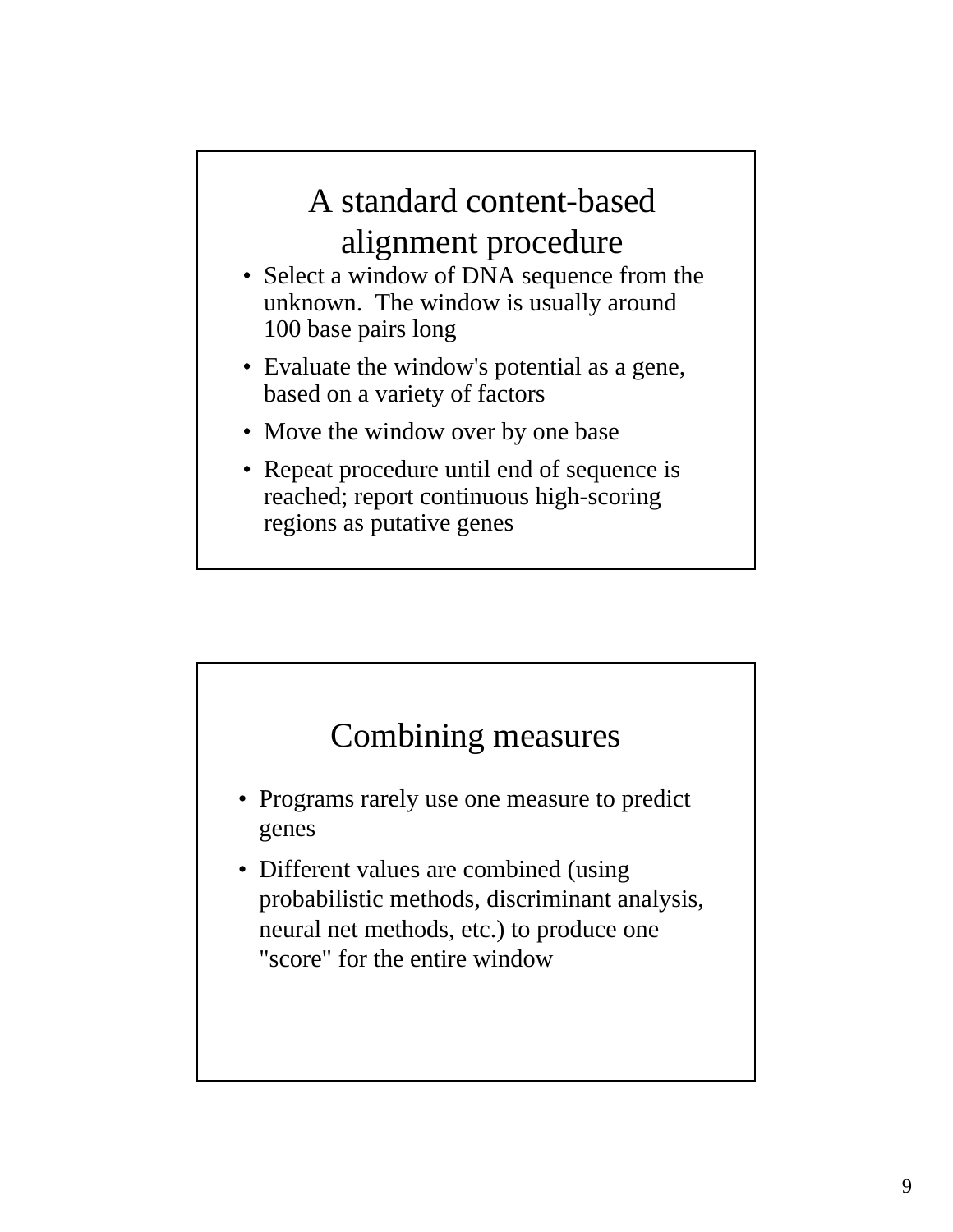## Drawbacks to window-based evaluation

- A sequence length of at least 100 b.p. is required before significant information can be gained from the analysis
- Results in a  $+/- 100$  b.p. uncertainty in the start site of predicted coding regions, unless an unambiguous pattern can also be found to indicate the start.

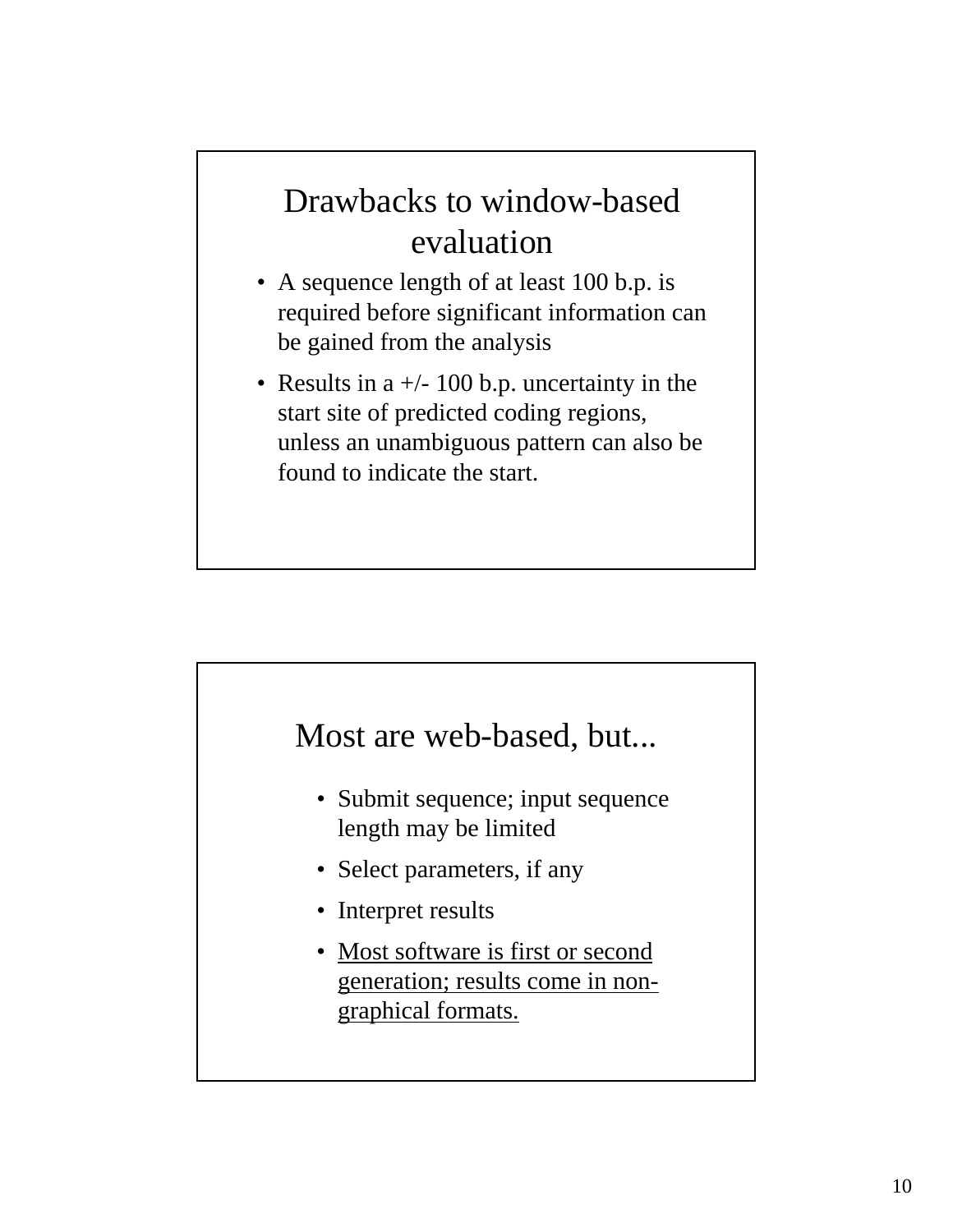## GRAIL

- Gene finder for human, mouse, arabidopsis, drosophila, E. coli
- Based on neural networks
- Masks human and mouse repetetive elements
- Incorporates pattern-based searches for several types of promoters and simple repeats
- Accuracy in 75-95% range

#### Glimmer

- Genefinder for bacterial and archaebacterial genomes
- Uses an "interpolated Markov model" approach (a Markov model is a model for computing probabilities in the context of sequential events)
- Predicts genes with around 98% accuracy when compared with published annotations
- No web server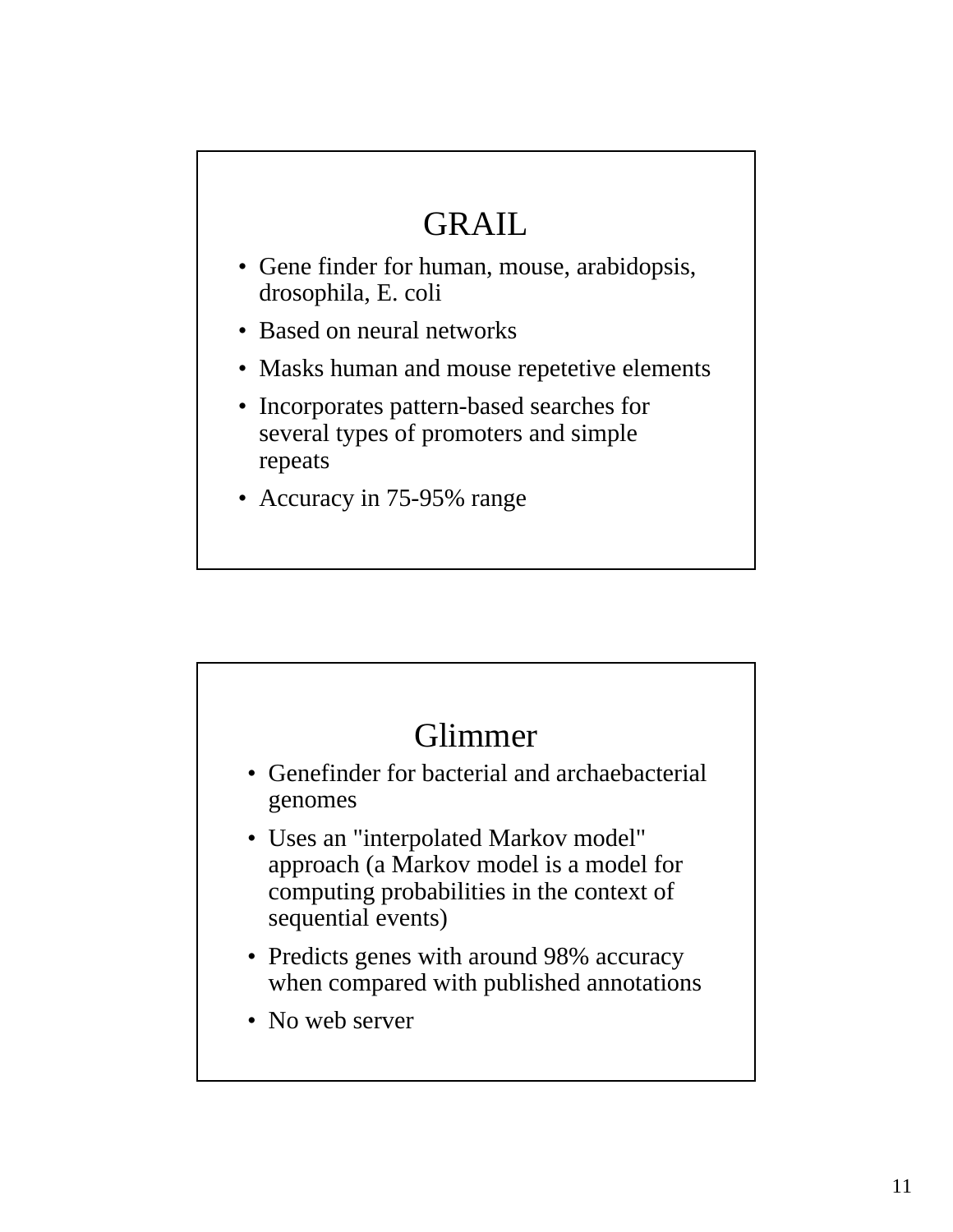## **GENSCAN**

- Genefinder for human and vertebrate sequences
- Probabilistic method based on known genome structure and composition: number of exons per gene, exon size distributions, hexamer composition, etc.
- Only protein coding genes predicted
- Maize and arabidopsis-optimized versions now available
- Accuracy in 50-95% range

#### GeneMark

- Gene finder for bacterial and archaebacterial sequences
- Markov model-based
- GeneMark and GeneMarkHMM available as web servers
- Accuracy in 90-99% range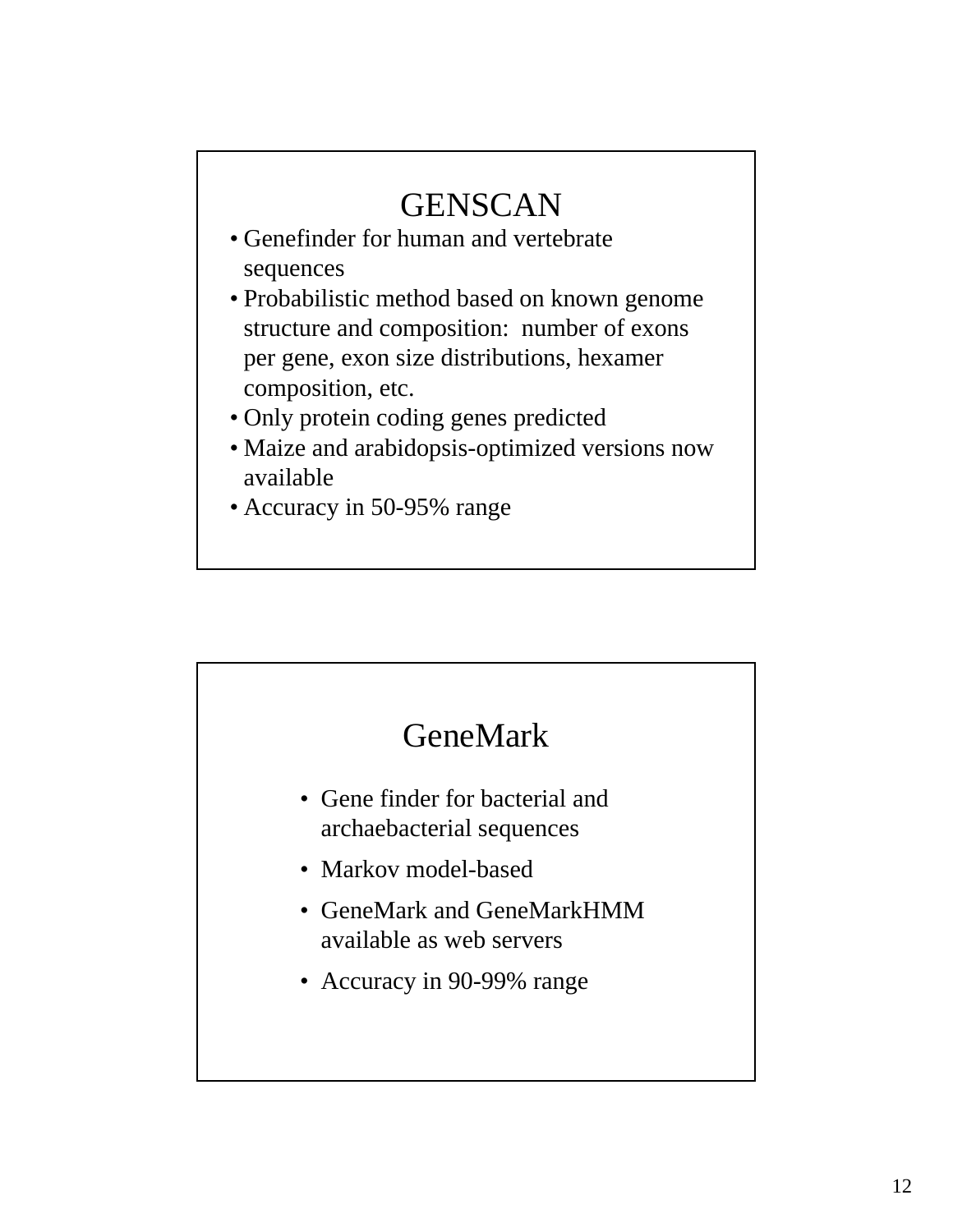

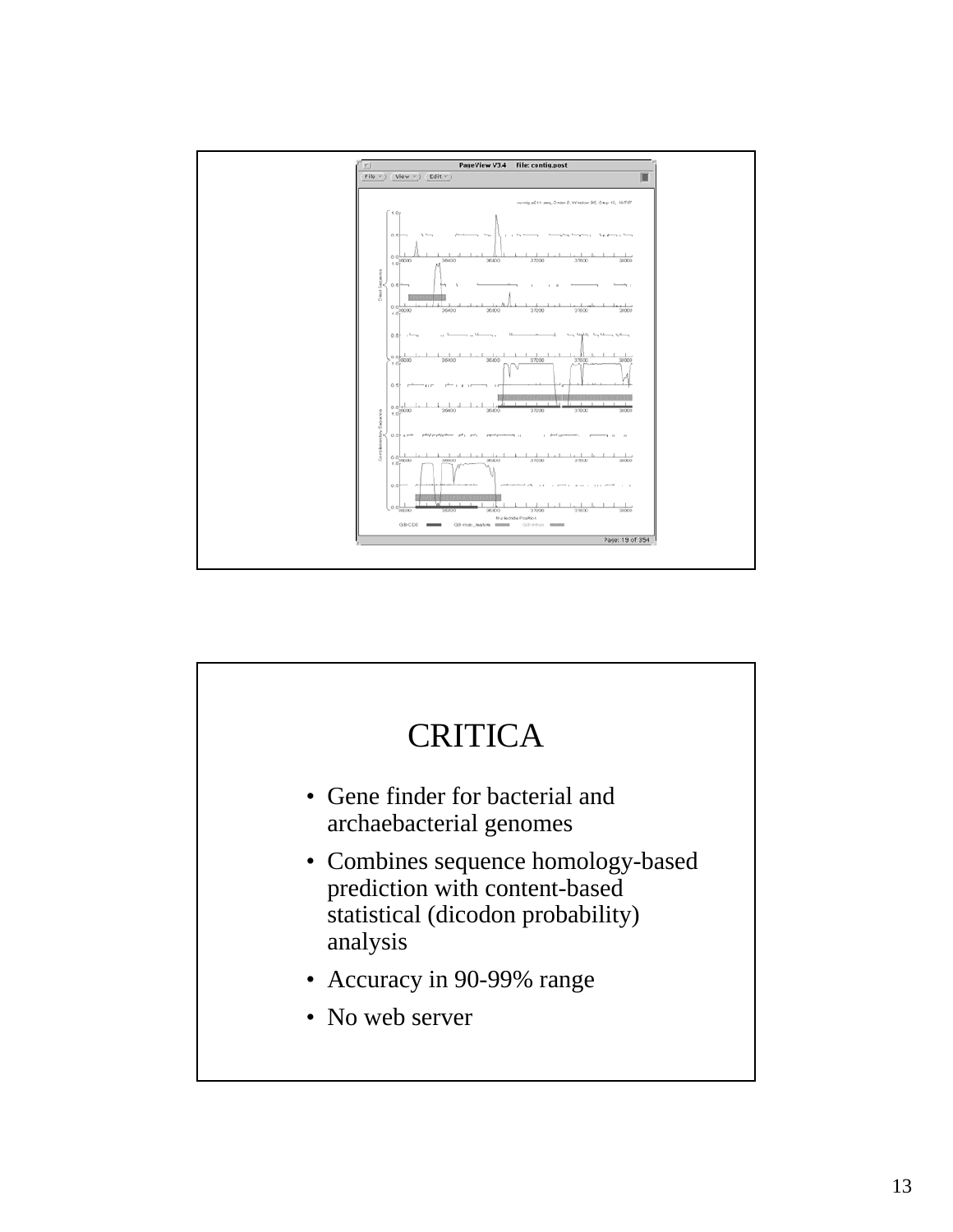### **GeneParser**

- Predicts the most likely combination of exons and introns using dynamic programming.
- The intron an exon positions are aligned subject to the constraint that they alternate.
- A neural network is used to adjust the weights given to the sequence indicators of know exon and intron regions such as codon usage, information content, length distribution, hexamer frequencies, and scoring matrices.

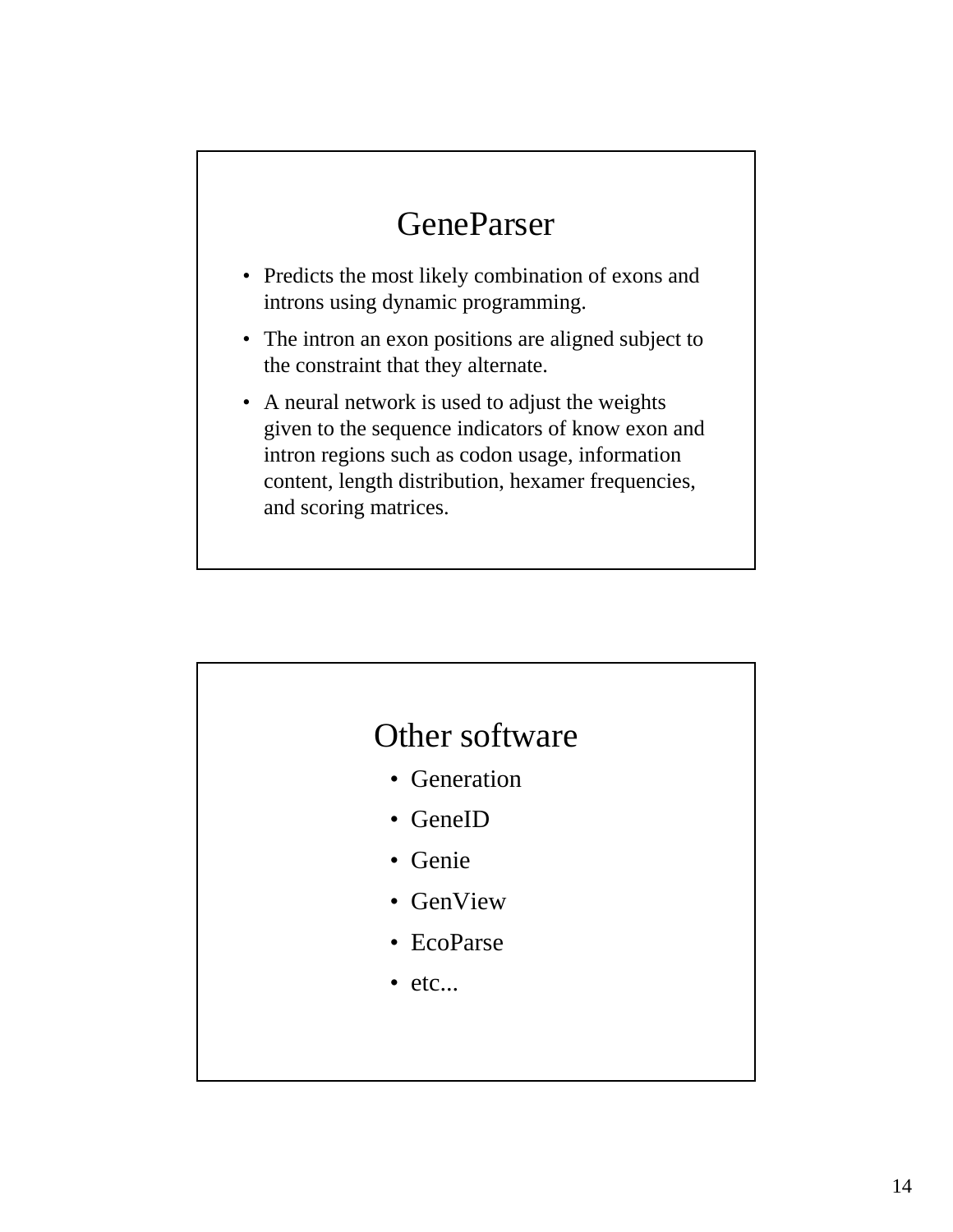#### tRNAscan

- Locating tRNA genes is less difficult than other types of gene identification
- pol III promoter is simple; RNA secondary structure is conserved
- SOFTWARE: tRNAscan-SE

### Gene finding strategy for beginners

- Choose the appropriate type of gene finder! Make sure that you're using gene finders for microbial (intronless) sequences only to analyze bacteria and archaea!
- If there is no organism-specific gene finder for your system, at least use one that makes sense (i.e. use an arabidopsis gene finder for other plants)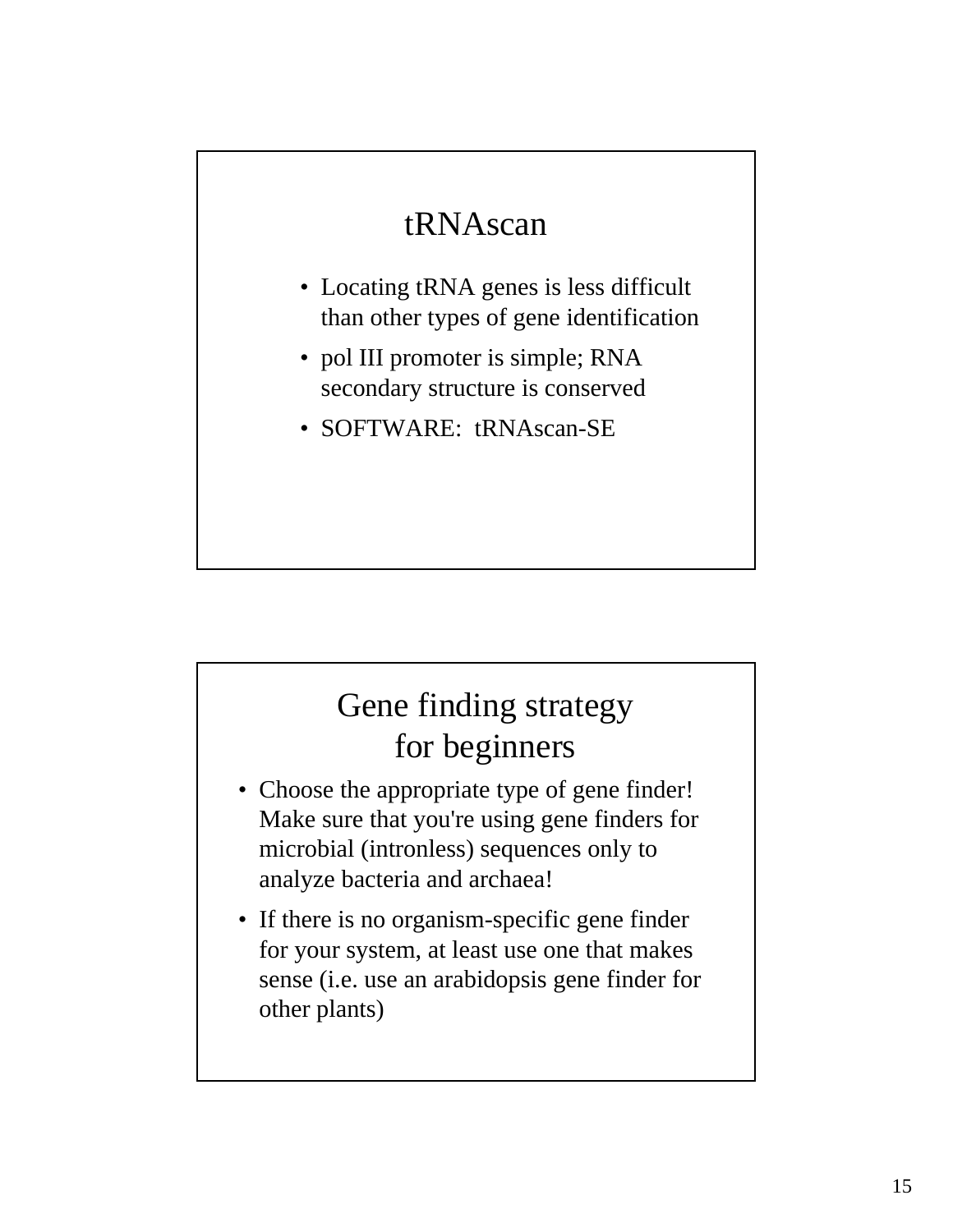

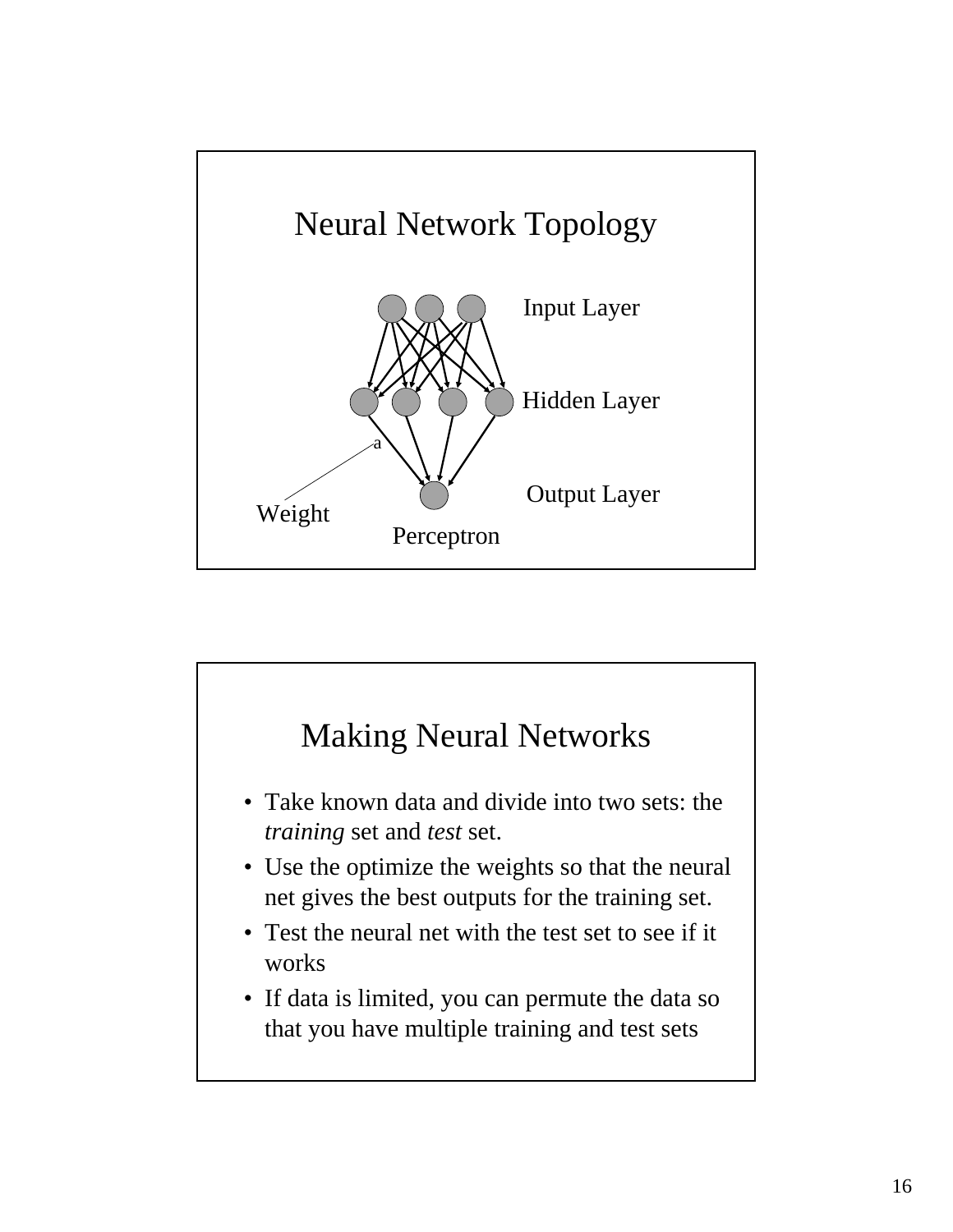#### Caveats with Neural Nets

- The net only performs as well as the training set.
- In other words, it can only find things it is trained to do.
- As more diverse data becomes available, the neural net gets better

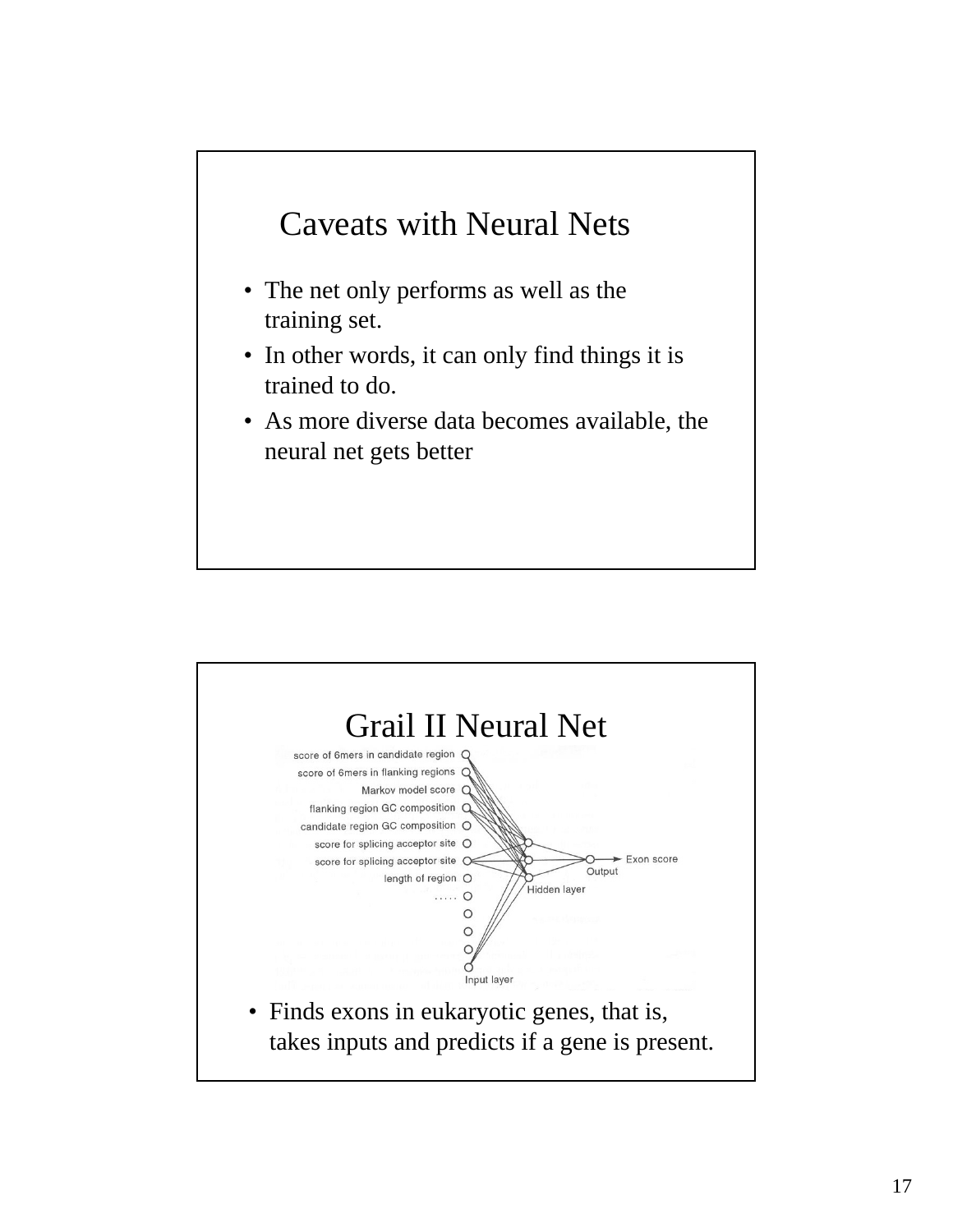## Markov Model

- A process is Markov if it has no memory, that is, if the next state it assumes, depends only on its present state and not on any previous states.
- The states can be observed and the transition probabilities between states is known
- Example rolling a die has 6 possible states each with a probability of 1/6

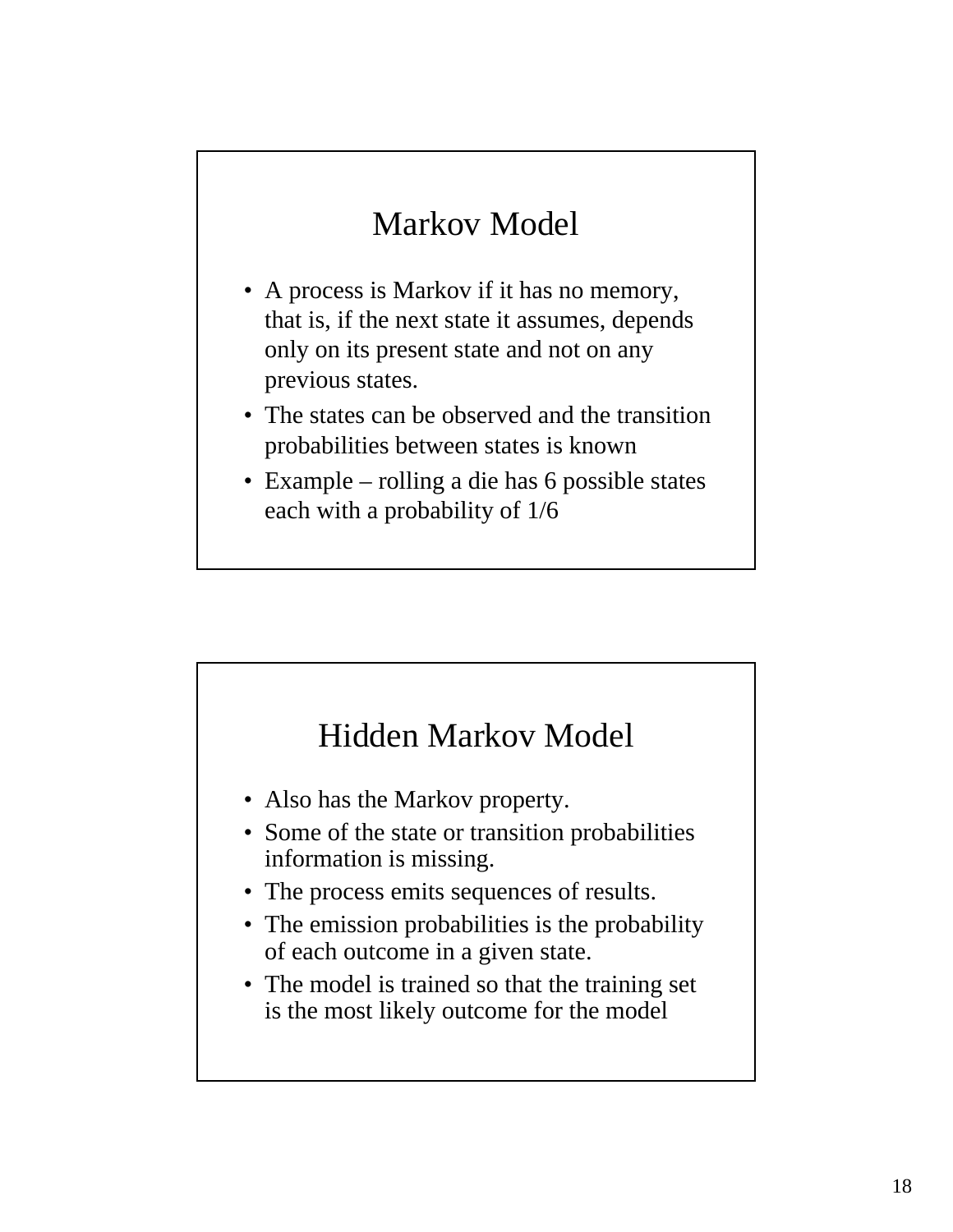#### Training and Testing the HMM

- The parameters of the model are fit on a training set, ie., the parameters are chosen so that the training set is the most likely outcome for the model.
- A test set is used to make sure the model is well-trained.
- If so, the model can be used on new data.

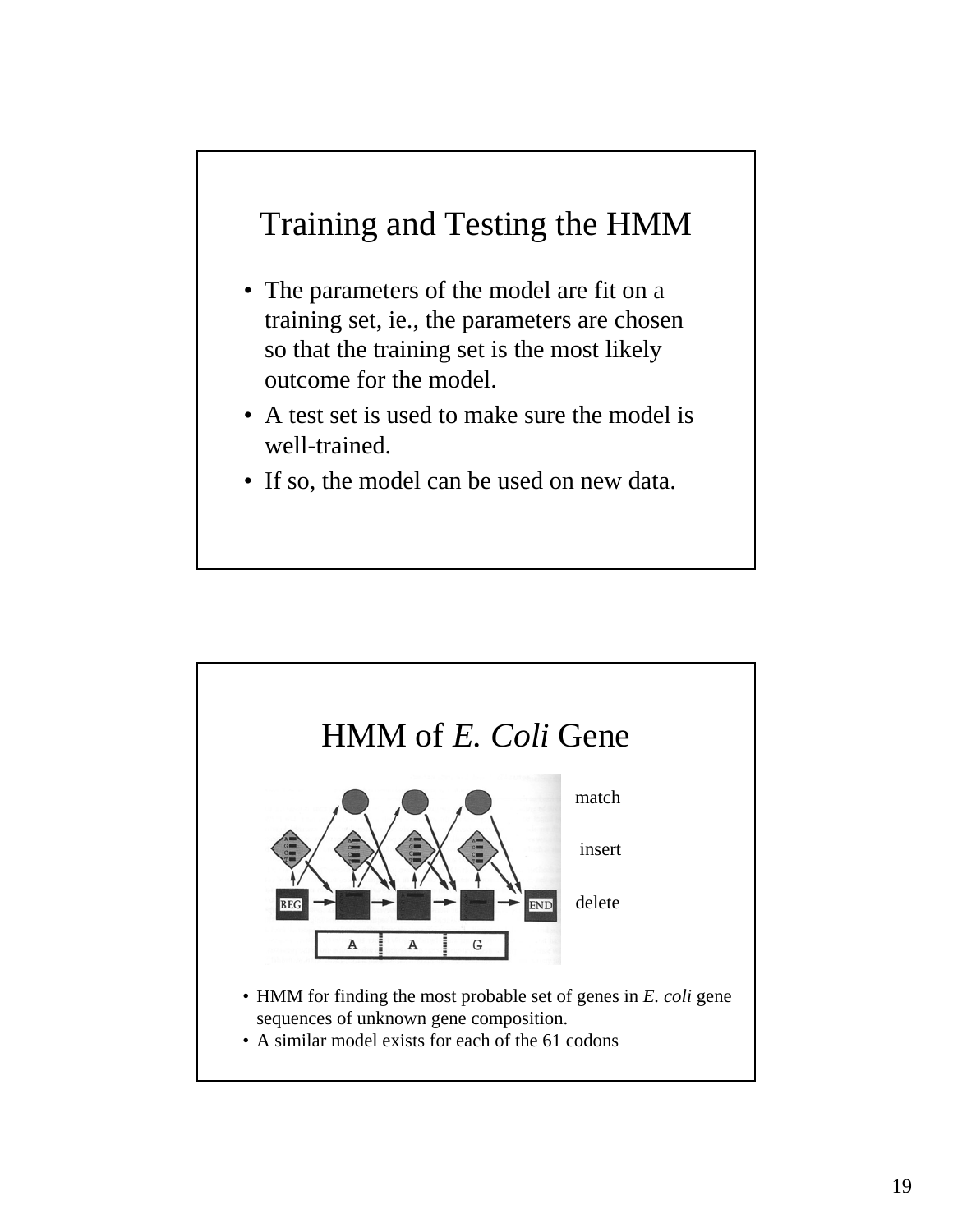#### HMM of *E. Coli* Genes

- Assumes that there is no relationship each codon and codons used later in the sequence.
- This assumption works, however, analysis of sequential codons in a gene have shown that some pairs are found at greater/lesser frequencies than would occur at random.
- GeneMark.HMM uses sequence information from the previous 5 bases instead of the previous 2 bases.